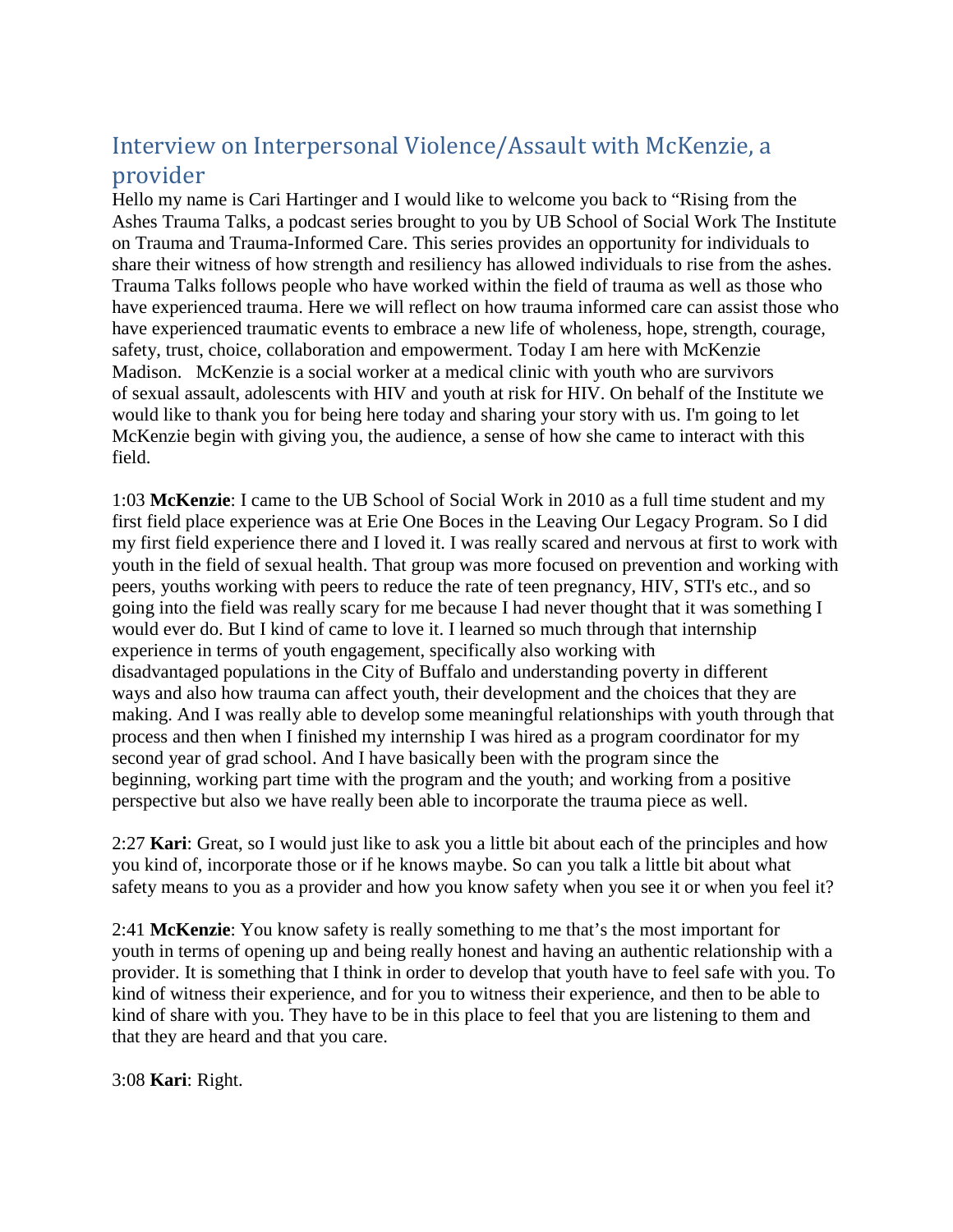3:09 **McKenzie**: And so there's kind of a piece of being really genuine in that and being with them in that and so that is something that I personally work on in terms of the engagement piece with youth. You know, now working in the clinic and working with youth who are diagnosed with HIV, new diagnosis kids that have been diagnosed for years that is huge because there is a confidentiality piece of that and an intense fear of any of that information leaking out into the community. And so they really need to feel safe with you even if though they know you are a medical provider and you are bound by HIPAA and that kind of stuff, there is still that sense of…but I don't really know this person and I don't know if I really trust them with my personal information.

## 3:47 **Kari**: Absolutely.

3:48 **McKenzie**: So we definitely…I think as a team that I work with now, we have had to work really hard and we have really great team members, you are able to work with clients to help them feel safe. You know we have absolutely had youth come in who are survivors of sexual assault and aren't comfortable in waiting in our waiting room and being with people. You know they're having a little bit of social anxiety after that type of an event and so we're always really good about notifying the up front staff to pull them back into a room immediately. They know they can call me at any time to give me updates on that but I think really as a team, we try to all be on the same page so that we can build that safety into our program as well. And the same goes for the youth that I have worked with for the LOL Program. I mean obviously they really need to be in a space where they can share their thoughts, they can share their feelings and experiences, especially as we've gotten into this trauma stuff where they trust each other. So trust and safety kind of go hand in hand with that I think.

## 4:47 **Kari**: Right I think...

4:48 **McKenzie**: That's definitely in terms of making…helping them to feel safe in the environment too and where the Clinic is located and if they have any street affiliations. You know sometimes coming to the neighborhood where the clinic is can be dangerous. So we want them to be open and honest with us so that we can make sure that we enhance their physical safety, as well as their emotional safety so they can be open and honest with us as providers. So that they can share what kind of…is really going on.

5:11 **Kari**: Exactly and I heard you touch on a couple of the other principles, trust and teamwork so collaboration. What has been your experience through not only being a provider but just kind of a colleague in general I guess, with the team that you work with and how do you think that has facilitated your experience?

5:32 **McKenzie**: I think at the end of the day you know you have to trust who you are working with. You know the one thing that I think can always be emphasized more is that trauma informed care isn't just for us to be completely centered on our clients. We also need to be centered on ourselves and on our colleagues and on our environment. And so for me I think you really have to work at the relationships with your coworkers. You know I tell my clients all the time you know when you go to a counselor for the first time…you know we're constantly trying to refer youth to appropriate services and you know just because they have the letters at the end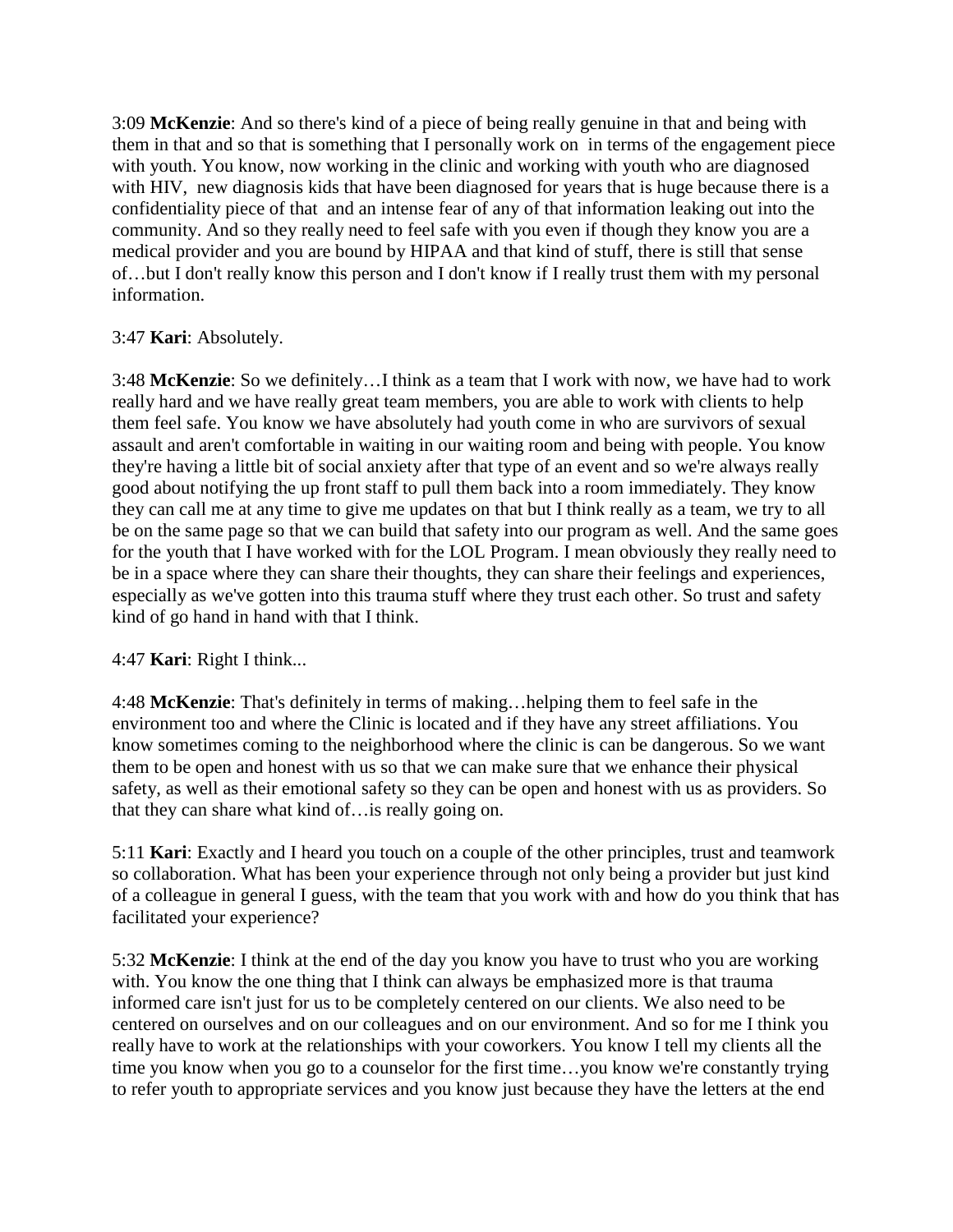of their name doesn't mean that you're going to get along with them. Or that they are the right fit for you. And so we need to be realistic and like you know sometimes it doesn't work. And I think for me as a coworker you are not always going to be best friends with who you are working with but you have to have that basic level of trust. And so I think we worked really hard in the clinic especially to come together as a team to acknowledge differences sometimes but we always have each other's back. If that makes sense?

#### 6:37 **Kari**: Uh huh.

6:38 **McKenzie**: And so that's not easy you know. Obviously all coworkers…everybody you work with, you're not going to go out and be friends with them on the weekend, but at the same rate when you're at work it needs to be professional, and you need to be supportive of one another and put differences aside. And so that's not always easy, but I feel like we do that really well. And you know in terms of the LOL Program with the youth, you know we're letting the youth make the decisions for the program in terms of all types of events we're going to do, what we're going to be involved with and so we as adults have to trust them in their vision because they know more about their world than we do. They have to trust us. And know that sometimes, if we're giving them some advice that maybe they don't want to hear like "you know I really don't think we need to do that" like trust that we are trying to guide you in that, in the right direction and have your best interest in mind. So I guess I kind of work with…I think about trust in a lot of different ways in terms of my experiences. Again I think it's about being authentic and being real and being there and not just seeming like I am there for the paycheck. And that's one of those things again you know… youth that I work with tell me time and time again when they go and then meet with a service provider and if they feel like you are genuinely not interested in a word that they're saying or aren't willing to put yourself in their shoes and see it from their perspective they absolutely feel like why would I tell her anything that's true because she might just go and tell this person or or she might just go and do this. And so a part of that is really setting up the boundaries ahead of time with the client and saying you know I'm here and your information is confidential and will stay with me but if you say this, this or this or if you tell me this is happening, that's when I might need to take a step outside of this relationship. So always bringing that up front and I mean I guess the other thing that I've had with in terms of making CPS calls is I call the parents and let them know I'm going to call CPS. I don't just blindly call. I work with them and help it to be a supportive process as much as possible. Because I've also found when you called blindly you are not developing a relationship or trust with that family. And I've had some really wonderful outcomes with parents that I can call in or call back and say listen I really got a call on this and this isn't just because I think you're a bad parent this is because I think you need some more support. And what can we do to help you. So I guess that's a really long winded answer…so do with it what you may.

9:08 **Kari**: You mentioned earlier that the youth like the LOL Program, they kind of spearhead the organization or program.

#### 9:18 **McKenzie**: Yes

9:19 **Kari**: And so how do you or how have you seen that that impacts their sense of empowerment? So I guess for kids coming that have been through these experiences and are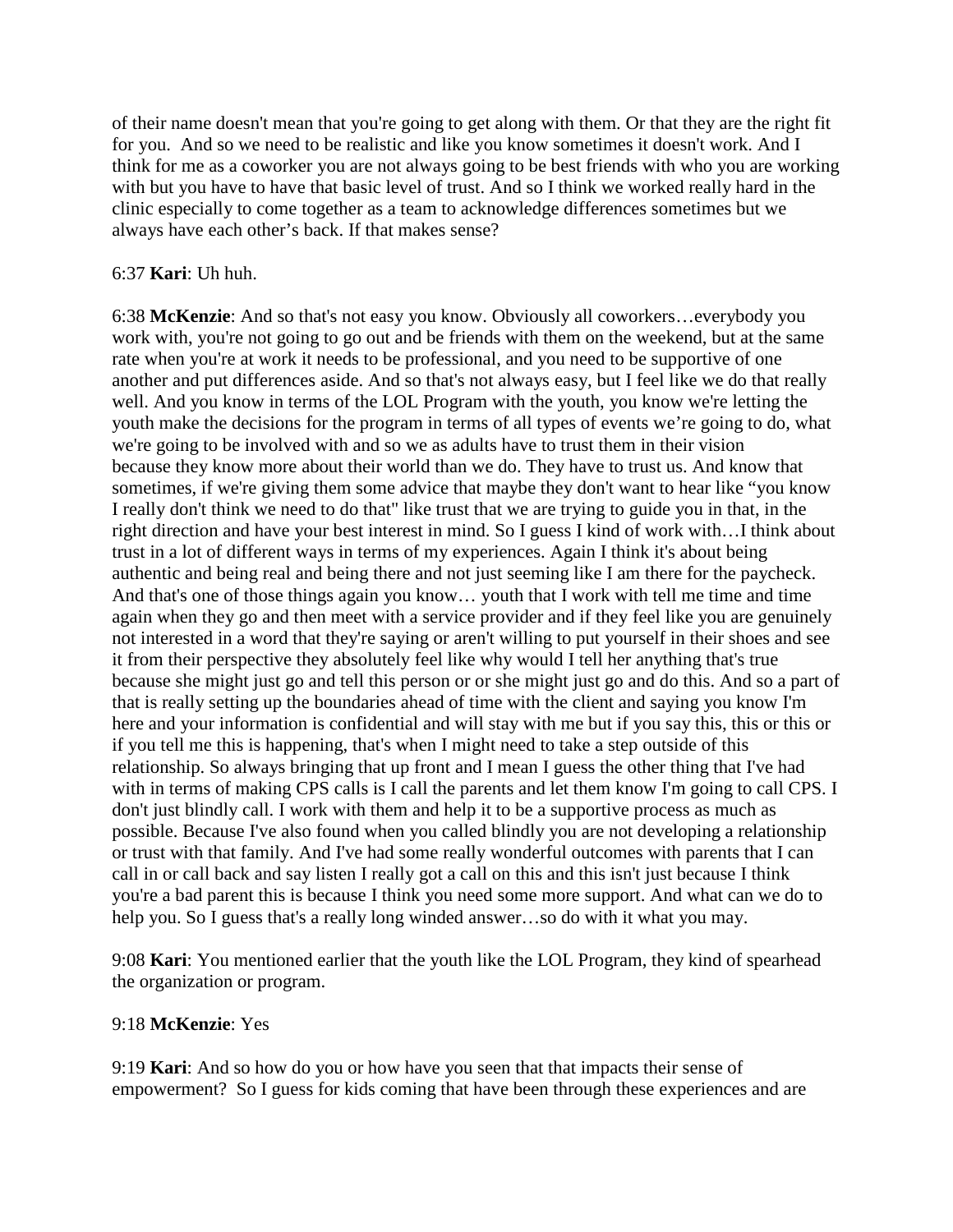willing to get involved, put themselves out there, how do you think that this option of choice in how they go about facilitating things? Their involvement and what they can choose to be involved in?

9:44 **McKenzie**: It's interesting because people today when they see our youth present I think they have an assumption that yeah these kids are from the City of Buffalo and yeah they probably had some tough experiences but I mean they are the outliers. They are the ones that probably already had it okay and had some support in place. And that is really not true. I mean how far I have seen or used come over the years that I have worked with them it is amazing. And so in terms of the programming at LOL, it is extremely trauma-informed in its nature. And I think that's why our collaboration with UB and the Institute on Trauma and Trauma-Informed Care has work so well because you know we've really… Sue Donovan and I, true LOL have really worked to empower the youth like you were saying in terms of being the decision makers, being able to choose like I said what type of events that we do, what they want to be involved with, what trainings they want, what knowledge they want to get and what they want to have and us kind of trusting in that process with them and working through it with them. And you know we've made mistakes and we've had to try things differently and it is definitely a slower process when you're working with youth and you're planning a conference like we've done you know a few times but in the end it's all worth it for them because it is so empowering. And I think through that process they've really been able to kind of sort through some of the barriers they have had in their life, understand them in a different way and also understand their peers in a different way and every time more compassionate towards the people that they work with. And so now I was taking the next step with these years and we have trained them in trauma informed care which you know you don't really hear people training youth in trauma informed care and wanting to present it as well and that's giving them the power that we're not just going to invite you to conferences and have you talk about your trauma. We want you to understand why. And we want you to understand the principles. So instead of just having you come and share stories which is absolutely powerful we are incorporating them into the training piece. So they are aware of the principles, they can share and relate their stories to the principles. And that has been an amazing experience and super-empowering for the youth that we worked with in terms of their progress. And then being able to come to us as adults and having those safe people that if they are feeling triggered or they're having a hard time with something or they're not having a good day, to be able to put words to that has been really amazing. And also in terms of them being able to come and open up and share. So it is definitely something I am passionate about and do a little bit of that type of work and education with the youth at the program that I work with patients living with HIV. You know in terms of their education piece and how to understand some of the feelings that they are having and sometimes I can help direct them to services that they might have been resistant to in the past.

12:35 **Kari**: Definitely and I think like I said that's a huge, huge improvement from what we have seen in the past with you know, we bring the kids in and they share their stories. Anyone can share their story. But it takes more than that as they say to "rise above the ashes." And to use that as the change agent I think it's a completely new generational thing that we are doing and to make that change is huge. I would like to talk a little bit more about your services when you provide them. I know that you have regulations. I know that you have policies and things like